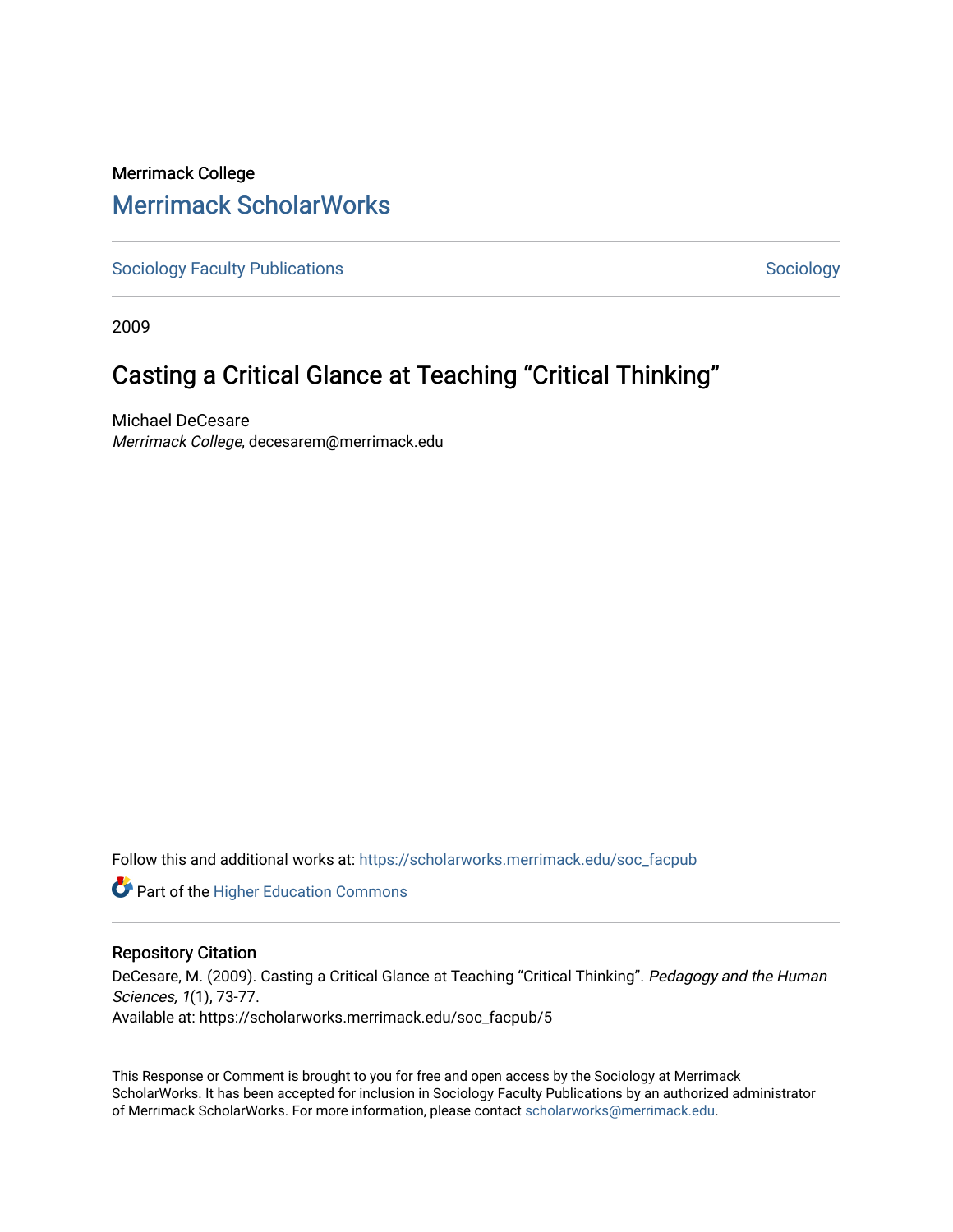## **Commentary**

# *Casting a Critical Glance at Teaching "Critical Thinking"*

### **Michael DeCesare <sup>1</sup>**

 $\overline{a}$ 

**I.**

If there is one word that characterizes all three of the thoughtful articles in the "Teaching and Learning Amidst Diversity" section of this inaugural issue of *Pedagogy and the Human Sciences*, that word is *critical*; indeed, the word is in two of the papers' titles. Perhaps this is as it should be. From the corridors of the White House to the hallways of American schools, *critical* has long been one of the buzzwords in the ongoing national conversation about higher education. Critical thinking skills, as well as the abilities to read and write critically, are cornerstone ideals—if not demonstrable realities—of schooling in this country. It is difficult to find a course syllabus, a department mission statement, or a college vision statement that does not highlight the word *critical*. It seems, in fact, that learning to be "critical" long ago became critical.

Like all buzzwords, though, the term *critical* has come to include so many different—and disparate—characteristics, that it long ago lost any true meaning in higher education. Judging from the literature on teaching so-called "critical skills," to be *critical* is to be, by turns, thoughtful, democratic, concerned about social justice, personal, honest, or simply active in the classroom. Surely, to be critical must mean to be something narrower, more defined and definite; it must be something less trendy than the professional educator"s fashion *du jour*. Mustn't it?

#### **II.**

#### **Some Critical Thinking about Critical Thinking**

At this point, we simply do not know. Given the ubiquity in higher education of the adjective "critical", as well as the lip-service paid to the concept by administrators and educators across the country, surprisingly little scholarship has tried to answer a fundamental question: What, in actual practice, does it mean to be a *critical thinker*2? Each of the three articles in the "Teaching and Learning Amidst Diversity" section of this issue of *Pedagogy and the Human Sciences* offers a thoughtful, thought not entirely satisfactory, answer. If the authors of these articles have left me unsatisfied, it is due in a much larger part to the mercurial nature of the term *critical* than to the limitations of their scholarship.

 $1$ Michael DeCesare, Department of Sociology, Merrimack College, 315 Turnpike Street, North Andover, MA 01845, [decesarem@merrimack.edu](mailto:decesarem@merrimack.edu)

<sup>2</sup> Like the authors of the papers I am discussing, I am primarily concerned here with critical *thinking*, as opposed to critical writing and critical reading.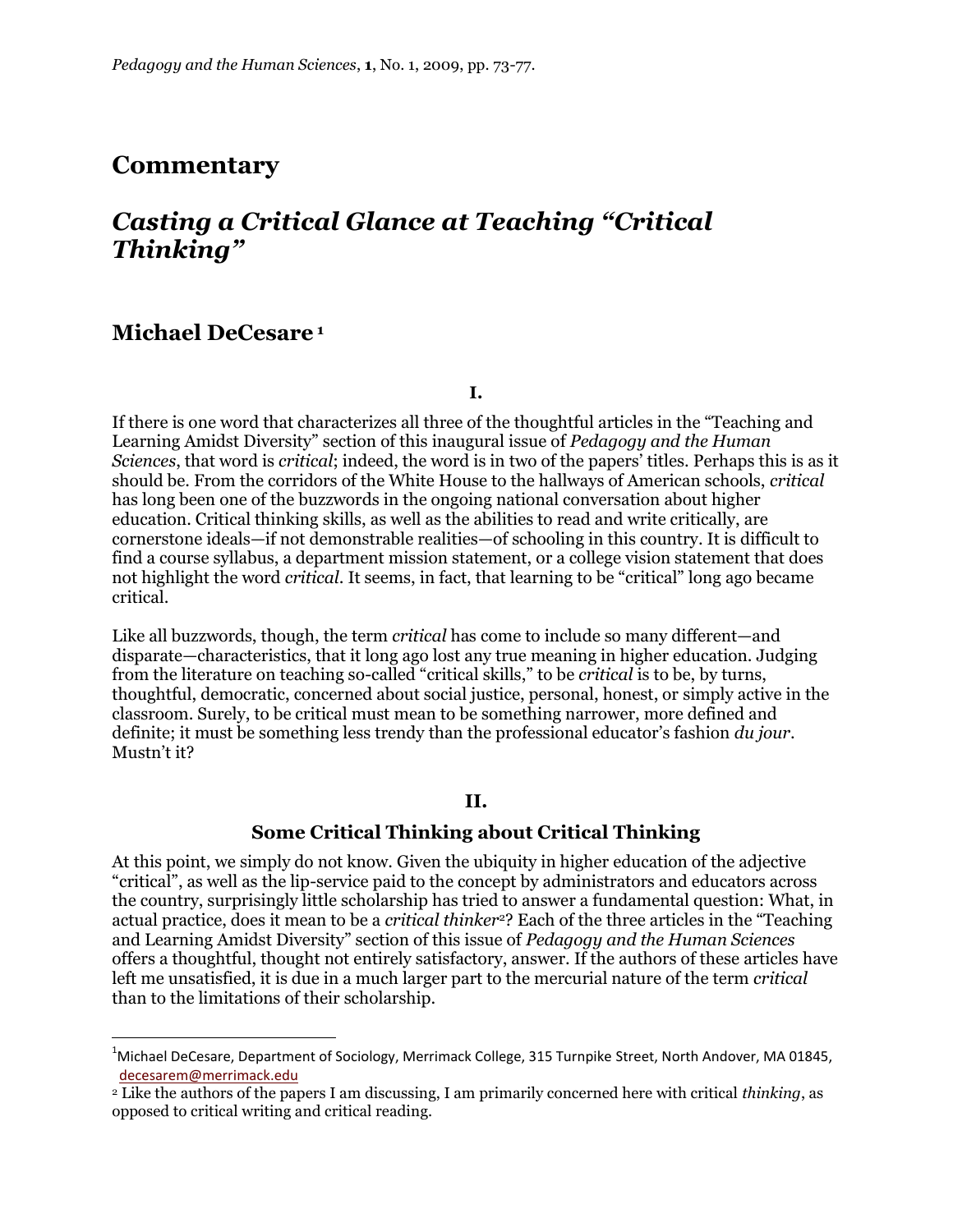#### **74** *A critical glance at critical thinking*

Harkins and Wells lead off by describing an in-class exercise in conflict resolution, in order to draw a distinction between *critical* and *discursive* pedagogy. The goal of their exercise—asking students to grade one another on weekly quizzes, and then giving each student the options of accepting the grade or negotiating for a different one—was "to uncover the subjective nature of truth and the difficulties inherent in deciding whose truth matters" (p. 41). There can be no doubt that such a goal is properly classified under the heading "critical thinking."

But in the case described by Harkins and Wells, the intended result came troublingly close to being overshadowed by some unintended consequences. First, the authors found that "[m]any students were frustrated and only a few students understood the relevance of exploring the issue deeply from the beginning" (p. 47). In addition, despite the fact that "the major goal of the course was to teach about conflicts, many students thought that the teacher should be telling students the answer and grading them on whether or not they had memorized it" (p. 47). These observations are telling for a couple of reasons.

First, there is a fine line to walk between engaging students in something with which they are unfamiliar and uncomfortable, and frustrating them. Of course, one should encounter some frustration in the process of thinking critically about any subject. But the degree of frustration that seems to have characterized the course described by Harkins and Wells begs the question: How many students actually learned something valuable as a result of this exercise? If "few" understood the importance of the exercise, and "many" believed the teacher should simply be providing the answer, then the answer would seem to be a small number.

Second, and perhaps more important, teaching critical thinking skills is not a one-way street, as we typically seem to think; it requires consent, as well as a certain degree of willingness, on the part of our students. If our students are unwilling, or unable, to meet us halfway, little to no room will be left for the development of critical thinking skills. Given some of the trends described by Wells and Harkins in their second article on "Teaching the Diversity Course in Conservative Times," one wonders about one"s chances of even leading the horses to the well, let alone of convincing them to take a drink.

Perhaps not surprisingly, Harkins decided to halt the exercise at the end of the sixth week, at which point "at least half of the students were frustrated at their own inability to reach a decision" (p. 47). Still, the authors—somewhat inexplicably—deemed the exercise a success because students "recognized the value in addressing the deeper issues of fairness, perspectivetaking, and social justice through an activity in which they actively chose to participate" (p. 47). Harkins and Wells go on to argue that students "learned that they must stand up for their rights and listen to other voices" and were provided "the opportunity to affirm their own histories through social practices, language, and content that are respectful of their own cultural experiences" (p 47-48). And the instructors themselves "provide[d] the resources needed for students to become active participants in shaping their futures" (p. 48).

These supposed benefits of the exercise strike me as much less about critical thinking than about what educators have recently been calling "active learning", "personal empowerment", and "cultural sensitivity." Teaching students to stand up for themselves and to listen to others does not teach them critical thinking skills. It teaches them the importance of empowering themselves and being sensitive to the views of others. Requiring students to actively participate in an in-class exercise does not teach them critical thinking skills either. It teaches them to value active learning (and to obey the instructor). Finally, teaching students to understand and respect their own experiences does not teach them critical thinking skills. It teaches them, once again, the importance of personal empowerment. By the end of Harkins and Wells" article, one is left with too vague a notion of what the adjective "critical" really means, whether it is used to describe teaching, pedagogy, or thinking.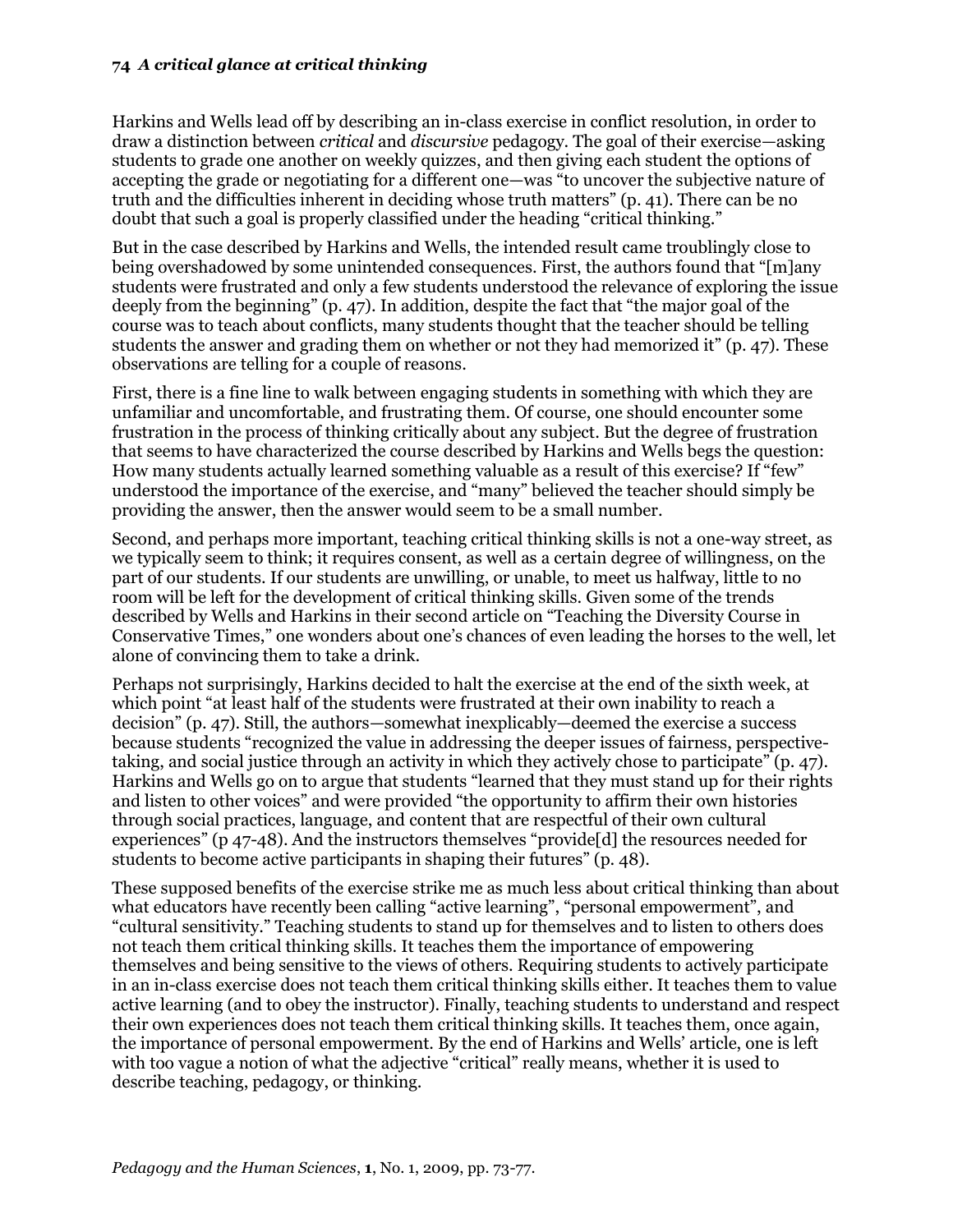In the second article, about teaching introductory psychology at HBCUs (historically black colleges and universities), Michele Lewis and Anna Lee suggest that *critical consciousness* "represents the capacity to both critically reflect upon *and* act upon one"s sociopolitical environment" (p. 50, italics mine).<sup>3</sup> The authors are very clear about their dual emphases on "developing students" capability for reflection and [teaching students to take] action against injustices" (p. 58). Being "critical", from Lewis and Lee"s perspective, means being reflective *and* active.

Reflecting seems like a good first step on the path toward becoming critical. But the second aspect of the authors" definition of critical consciousness, namely *acting* upon one"s environment, seems problematic. After all, teaching students to reflect is one thing; teaching them to act is quite another. Indeed, the authors—in a turn of phrasing that would likely send shivers up even Orwell"s spine—chillingly refer to "a type of structured programming" that could profitably take place in the psychology classroom (p. 51). If helping students develop their critical faculties involves "programming" them, then we need to seriously reconsider in their entirety the purpose and meaning of higher education.

On some level, Lewis and Lee understand this. That may be why they explain quite well the *reflective* component of each of the six topics they typically cover in the general psychology course (i.e., stress and health, identity development, personality, sensation and perception, learning and conditioning, and research methods), but do a decidedly poorer job of explaining exactly how they incorporate the *active* component of critical consciousness into these six topics.

The authors claim, for example, that their students' responses to the stress and health section of the course are "adequately inclusive of suggestions for the creation of non-profits, schools, and community programs" (p. 54). Regarding identity development, all we are told is that the authors assign points to their students' assignments, in part, based on the students' suggestions for "actions they feel psychologists could take to address social problems" (p. 54). Of the topic of personality, they argue that "the possibilities are endless for students to take sociopolitical action and affect change in the trans community" (p. 55). In the section of their article on "Sensation and Perception" the authors provide one "example of the action component of critical consciousness development": A student who was motivated by the in-class discussion to pursue independent research about "whether there are dating services for sensory challenged persons" (p. 56). An assignment in the "Learning and Conditioning" section of the course allows the authors "to present to students how the research of psychologists addresses social problems" (p. 57). Finally, in the process of discussing research methods, Lewis and Lee "provide students with evidence of how research in applied social psychology has the potential to produce findings that bring about social change" (p. 57).

By failing to convincingly or even fully describe how they teach their students to act upon their "sociopolitical environment", Lewis and Lee demonstrate the limitations of their conception and

 $\overline{a}$ 

<sup>3</sup> I should mention here that I have limited myself to a critique of Lewis and Lee"s conception of *critical consciousness*. But an additional question could be raised about their article: What exactly about the authors" argument—focusing overwhelmingly as it does on the general development of students" critical consciousness—is unique to the HBCU context? Lewis and Lee argue that "the pedagogy for psychology at the HBCU should incorporate contextually relevant socio-cultural and critical consciousness perspectives into every course", but the same argument could, and probably should, be made about teaching psychology at any college or university. In addition, the authors then seem to dismiss their own emphasis on HBCUs by suggesting that the focus of the curriculum should be not only on race and ethnicity, but also on aging, disability, gender, and sexual orientation (pp. 51-52). Thus, the reader is forced to ask: What about the authors" pedagogy is unique to the HBCU context? In my view, Lewis and Lee have not adequately answered this question.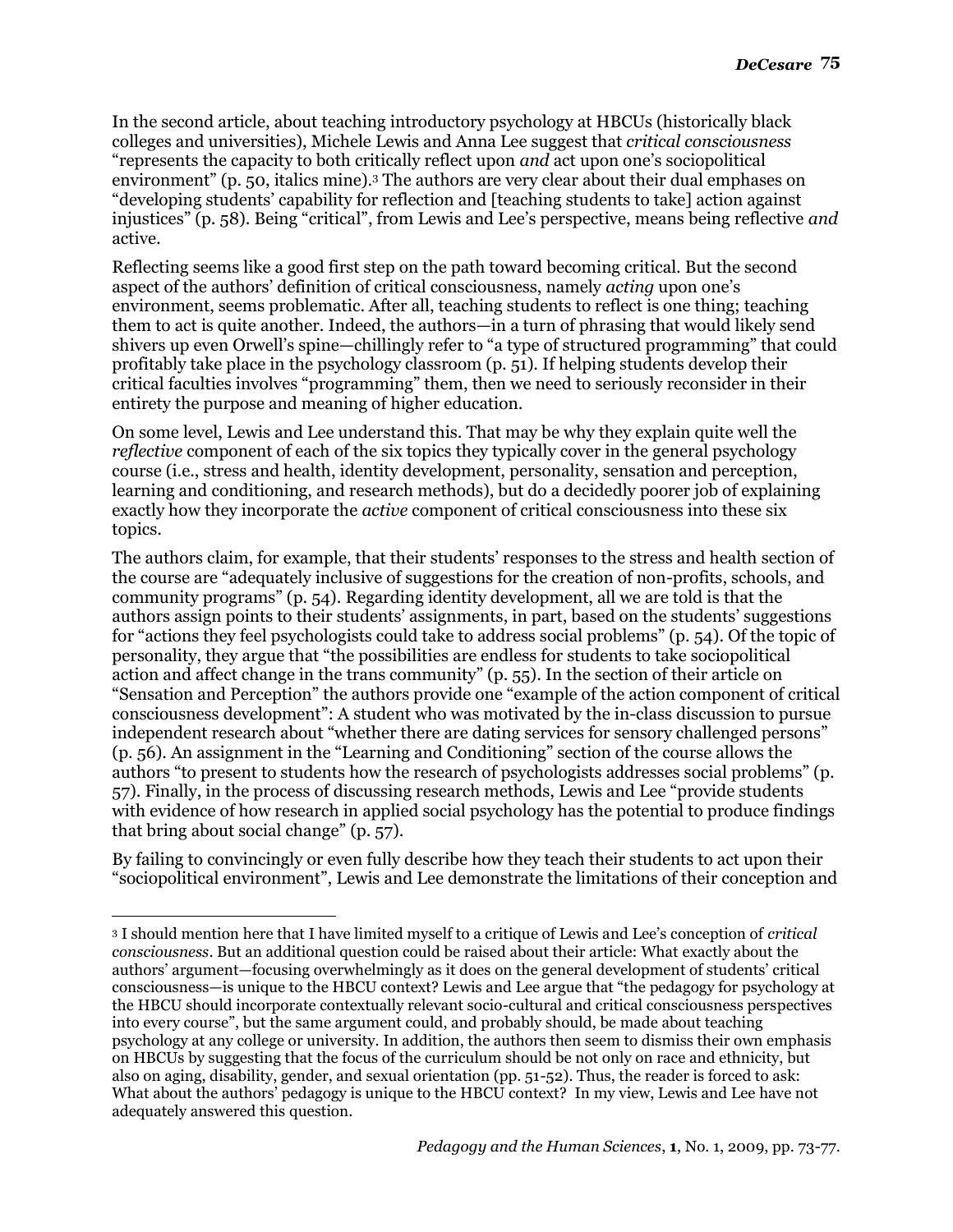#### **76** *A critical glance at critical thinking*

definition of *critical consciousness*. Like Harkins and Wells, they leave their readers with an incomplete, and therefore unsatisfactory, description of what it means to be "critical." For Harkins and Wells, being critical involves frankly discussing "fairness, perspective-taking, and social justice", teaching students to stand up for their rights and to listen to others' perspectives, and giving students the opportunity to affirm the importance of their own cultural backgrounds and experiences (p 47). For Lewis and Lee, it involves reflecting upon a vague construct they call the "sociopolitical environment." These are two very different definitions of being "critical."

The third and final article, Wells and Harkins" piece on teaching a course on diversity during "conservative times", rests on the assumption that we are, in fact, living in "conservative times." The authors claim that everything from cultural sensitivity, to beliefs in the importance of community research and in self-examination among instructors, are under attack during these oppressive times of living "in the shadow" (p. 69). It is unclear, however, whether the authors believe the attack is confined to academic psychology or is being perpetrated against the entirety of academia, or both.

Regardless, it is difficult to swallow Wells and Harkins" argument, which is clearly critical of "conservative thinking".<sup>4</sup> For one, it is characterized by too many unsubstantiated claims, like the one we encounter as the first sentence of the paper: "Shifting conversations in American politics, from liberal to conservative are reshaping the basis for multi-cultural and diversity courses in academic psychology" (p. 60). Two pages later, we read: "Differences that threaten the status-quo are now more likely to be punished and adjusted, rather than celebrated and studied" (p. 62). And again:

The teaching of future clinicians and researchers in the field of psychology has become constrained and limited in terms of the course materials deemed acceptable, the value placed on diversity courses by certain departments of psychology, the likely reaction of undergraduate and graduate students who attend diversity courses and the methods that can be used to present material in psychology classes. (p. 63)

Unfortunately, the authors provide virtually no evidence, very few recent citations, and almost no support for these or any of the other claims they rely upon to make their case. In addition, I would suggest that their claims fly in the face of the daily experiences of most academics.

The little evidence that Wells and Harkins do offer is flimsy at best. Regarding their argument that course material, pedagogical methods, and course design may be restricted during times when conservative thinking dominates, the authors offer the example of Mary Daly, the radical feminist and Boston College professor who was forced to retire in the late 1990s "after a decade of teaching "all female" college courses about women"s issues" (p. 63). But Daly"s retirement came in the middle of President Clinton's second term—hardly a "conservative time" by any measure. In addition, it should be noted that Daly"s "retirement" came several years before the supposed "post-911 . . . shift[. . .] toward greater concerns about controlling tyrannical elements among diverse, underrepresented people, in and outside of America" (p. 63).

One of Harkins and Wells" conclusions is this: "Everything about the design of a course, from procedures for grading to outside of classroom, hands-on experiences can become a source of contention where more conservative thinking prevails" (p. 64). In response, I would ask: Could the same not be said of periods in which more liberal thinking prevails? To put it differently, if we substitute the term "liberal" for the term "conservative" in the quoted sentence, how does the

 $\overline{a}$ 

<sup>4</sup> I put this term in quotation marks because the authors themselves are hard-pressed to define it (see pp. 60-61). I also do not pretend to have a succinct definition in mind or at hand.